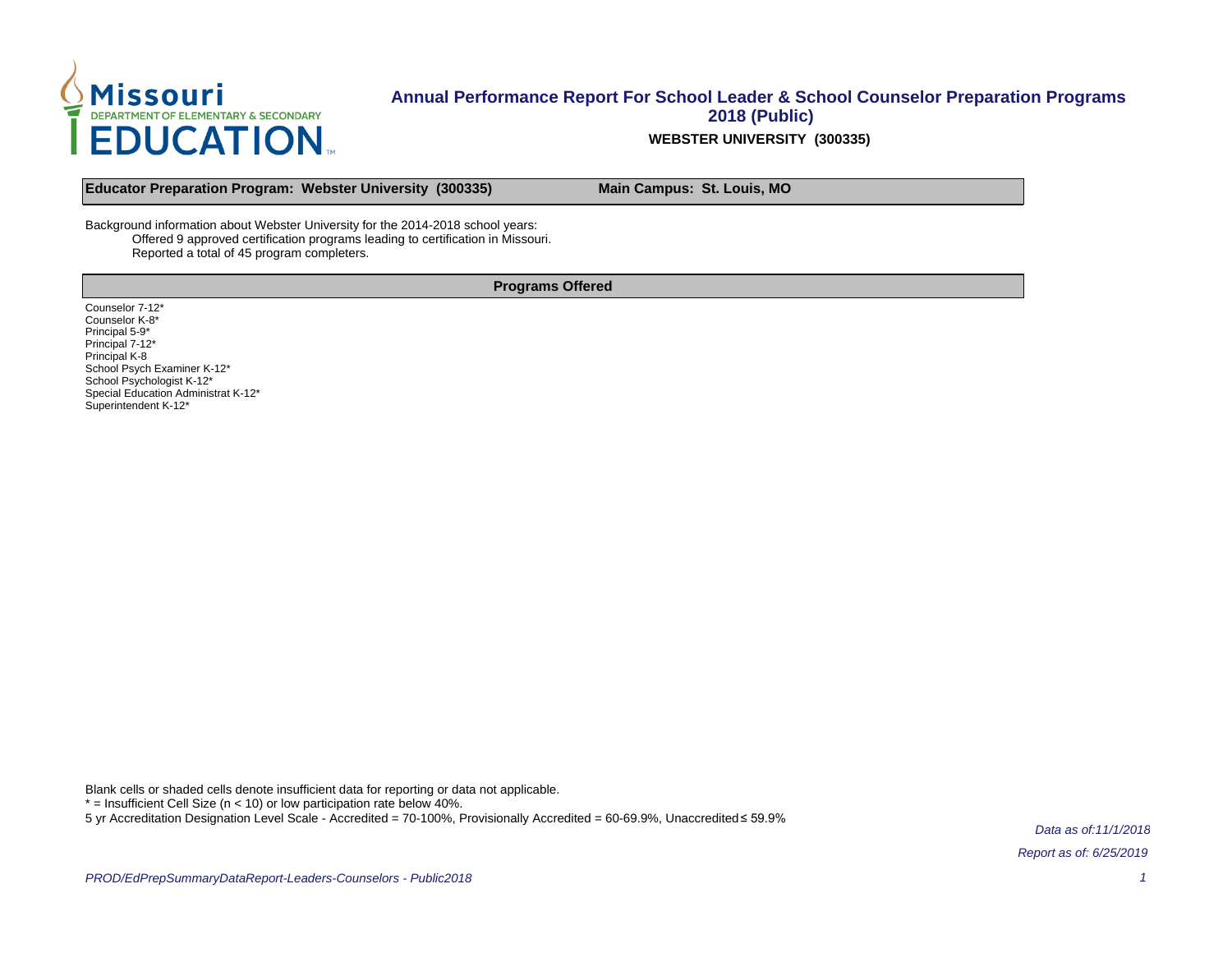

# **Annual Performance Report For School Leader & School Counselor Preparation Programs 2018 (Public)**

#### **WEBSTER UNIVERSITY (300335)**

|                              |                                        |             | <b>Indicator 1.1: Certification Assessment Pass Rate</b> |                    |              |              |                    |                      |                 | <b>Indicator 1.2: Content / Program GPA</b> |      |      |      |      |                                             |                  |
|------------------------------|----------------------------------------|-------------|----------------------------------------------------------|--------------------|--------------|--------------|--------------------|----------------------|-----------------|---------------------------------------------|------|------|------|------|---------------------------------------------|------------------|
| <b>Certification Program</b> |                                        |             | 2014                                                     | 2015               | 2016         | 2017         |                    | 2018 Status Points   | Earned          |                                             |      |      |      |      | 2014 2015 2016 2017 2018 Accumulated<br>GPA | Points<br>Earned |
| Administrator                |                                        |             |                                                          |                    |              |              |                    |                      |                 |                                             |      |      |      |      |                                             |                  |
|                              | PRINCIPAL 5-9                          |             |                                                          |                    |              |              |                    |                      |                 |                                             |      |      |      |      |                                             |                  |
|                              |                                        | $\%$        | $*9/6$                                                   | $\boldsymbol{*}$ % | $*9/6$       | $^{\ast}$ %  | $*9/6$             | $\star$              | $\star$         | 3.91                                        |      |      |      |      | 3.91                                        | $\pmb{\ast}$     |
|                              |                                        | Numerator   | $\star$                                                  |                    | $\star$      |              | $\star$            | $\star$              |                 |                                             |      |      |      |      |                                             |                  |
|                              |                                        | Denominator | $\star$                                                  |                    |              |              | $\star$            | $\ddot{\phantom{1}}$ |                 |                                             |      |      |      |      |                                             |                  |
|                              | PRINCIPAL 7-12                         |             |                                                          |                    |              |              |                    |                      |                 |                                             |      |      |      |      |                                             |                  |
|                              |                                        | $\%$        | $*9/6$                                                   | $*9/6$             | $^{\star}$ % | $^{\star}$ % | $\boldsymbol{*}$ % | $\star$              | $\star$         | 3.83                                        |      | 3.98 |      | 3.84 | 3.89                                        | $\star$          |
|                              |                                        | Numerator   | $\star$                                                  |                    |              |              | $\star$            | $\star$              |                 |                                             |      |      |      |      |                                             |                  |
|                              |                                        | Denominator | $\star$                                                  |                    |              |              | $\star$            | $\star$              |                 |                                             |      |      |      |      |                                             |                  |
|                              | PRINCIPAL K-8                          |             |                                                          |                    |              |              |                    |                      |                 |                                             |      |      |      |      |                                             |                  |
|                              |                                        | $\%$        | 100%                                                     | $^{\ast}$ %        | 100%         | 100%         | ${}^{\star}$ %     | 100%                 | 20 <sup>°</sup> | 3.88                                        | 3.81 | 3.98 | 3.86 | 3.77 | 3.88                                        | 20               |
|                              |                                        | Numerator   | 8                                                        |                    | 8            | 5            | $\star$            | 28                   |                 |                                             |      |      |      |      |                                             |                  |
|                              |                                        | Denominator | 8                                                        |                    | 8            | 5            | $\star$            | 28                   |                 |                                             |      |      |      |      |                                             |                  |
|                              | SPECIAL EDUCATION ADMINISTRAT K-<br>12 |             |                                                          |                    |              |              |                    |                      |                 |                                             |      |      |      |      |                                             |                  |
|                              |                                        | $\%$        | $*9/6$                                                   | $\boldsymbol{*}$ % | $^{\star}$ % | $^{\star}$ % | $\boldsymbol{*}$ % | $\star$              | $\star$         | 3.95                                        | 3.81 | 3.99 |      | 3.76 | 3.87                                        | $\pmb{\ast}$     |
|                              |                                        | Numerator   | $\star$                                                  |                    | $\star$      | $\star$      | $\star$            | $\star$              |                 |                                             |      |      |      |      |                                             |                  |
|                              |                                        | Denominator | $\star$                                                  |                    |              |              | $\star$            | $\star$              |                 |                                             |      |      |      |      |                                             |                  |
| <b>Student Services</b>      |                                        |             |                                                          |                    |              |              |                    |                      |                 |                                             |      |      |      |      |                                             |                  |
|                              | SCHOOL PSYCHOLOGIST K-12               |             |                                                          |                    |              |              |                    |                      |                 |                                             |      |      |      |      |                                             |                  |
|                              |                                        | %           | $*9/6$                                                   | $*9/6$             | $*$ %        | $^{\star}$ % | $^{\star}$ %       | $\star$              | $\star$         |                                             |      |      |      |      |                                             |                  |
|                              |                                        | Numerator   | $\star$                                                  |                    |              |              | $\star$            | $\star$              |                 |                                             |      |      |      |      |                                             |                  |
|                              |                                        | Denominator | $\star$                                                  |                    | $\star$      |              | $\star$            | $\star$              |                 |                                             |      |      |      |      |                                             |                  |

Blank cells or shaded cells denote insufficient data for reporting or data not applicable.

 $*$  = Insufficient Cell Size ( $n$  < 10) or low participation rate below 40%.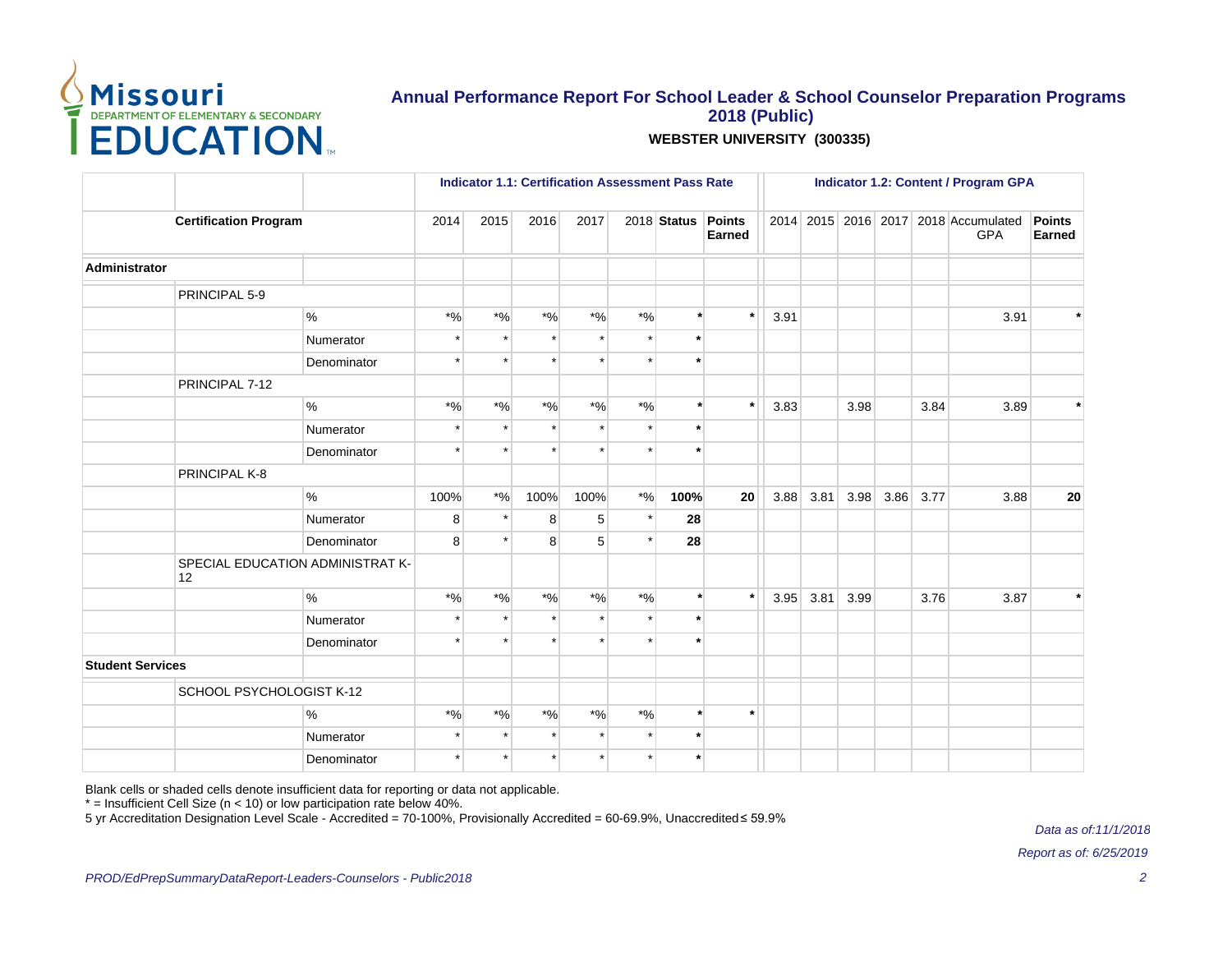

#### **Annual Performance Report For School Leader & School Counselor Preparation Programs 2018 (Public) WEBSTER UNIVERSITY (300335)**

|                              |                                        |               | <b>Indicator 3.2: Missouri Performance Assessments</b> |         |                    |        |               |                         |         |  |  |  |  |
|------------------------------|----------------------------------------|---------------|--------------------------------------------------------|---------|--------------------|--------|---------------|-------------------------|---------|--|--|--|--|
|                              |                                        | MoSLPA        |                                                        |         |                    | MoSCPA |               |                         |         |  |  |  |  |
| <b>Certification Program</b> |                                        | 2016          | 2017                                                   | 2018    | 2017               | 2018   | <b>Status</b> | <b>Points</b><br>Earned |         |  |  |  |  |
| Administrator                |                                        |               |                                                        |         |                    |        |               |                         |         |  |  |  |  |
|                              | PRINCIPAL 5-9                          |               |                                                        |         |                    |        |               |                         |         |  |  |  |  |
|                              |                                        | $\frac{0}{0}$ |                                                        |         |                    |        |               | $\star$                 | $\star$ |  |  |  |  |
|                              |                                        | Numerator     |                                                        |         |                    |        |               | $\star$                 |         |  |  |  |  |
|                              |                                        | Denominator   |                                                        |         |                    |        |               | $\star$                 |         |  |  |  |  |
|                              | PRINCIPAL 7-12                         |               |                                                        |         |                    |        |               |                         |         |  |  |  |  |
|                              |                                        | $\%$          | $^{\star}$ %                                           |         | $\boldsymbol{*}$ % |        |               | $\star$                 | $\star$ |  |  |  |  |
|                              |                                        | Numerator     | $\star$                                                |         | $\star$            |        |               | $\star$                 |         |  |  |  |  |
|                              |                                        | Denominator   | $\star$                                                |         | $\star$            |        |               | $\star$                 |         |  |  |  |  |
|                              | PRINCIPAL K-8                          |               |                                                        |         |                    |        |               |                         |         |  |  |  |  |
|                              |                                        | $\frac{0}{0}$ | 100%                                                   | $*9/6$  | 100%               |        |               | 94.1%                   | 18      |  |  |  |  |
|                              |                                        | Numerator     | 7                                                      | $\star$ | 5                  |        |               | 16                      |         |  |  |  |  |
|                              |                                        | Denominator   | $\overline{7}$                                         | $\star$ | 5                  |        |               | 17                      |         |  |  |  |  |
|                              | SPECIAL EDUCATION ADMINISTRAT K-<br>12 |               |                                                        |         |                    |        |               |                         |         |  |  |  |  |
|                              |                                        | $\frac{0}{0}$ | $*9/6$                                                 |         | $^{\ast}$ %        |        |               | $\star$                 | $\star$ |  |  |  |  |
|                              |                                        | Numerator     | $\star$                                                |         | $\star$            |        |               | $\star$                 |         |  |  |  |  |
|                              |                                        | Denominator   | $\star$                                                |         | $\star$            |        |               | $\star$                 |         |  |  |  |  |
| <b>Student Services</b>      |                                        |               |                                                        |         |                    |        |               |                         |         |  |  |  |  |
|                              | SCHOOL PSYCHOLOGIST K-12               |               |                                                        |         |                    |        |               |                         |         |  |  |  |  |
|                              |                                        | %             |                                                        |         |                    |        |               | $\star$                 | $\ast$  |  |  |  |  |

Blank cells or shaded cells denote insufficient data for reporting or data not applicable.

 $*$  = Insufficient Cell Size (n < 10) or low participation rate below 40%.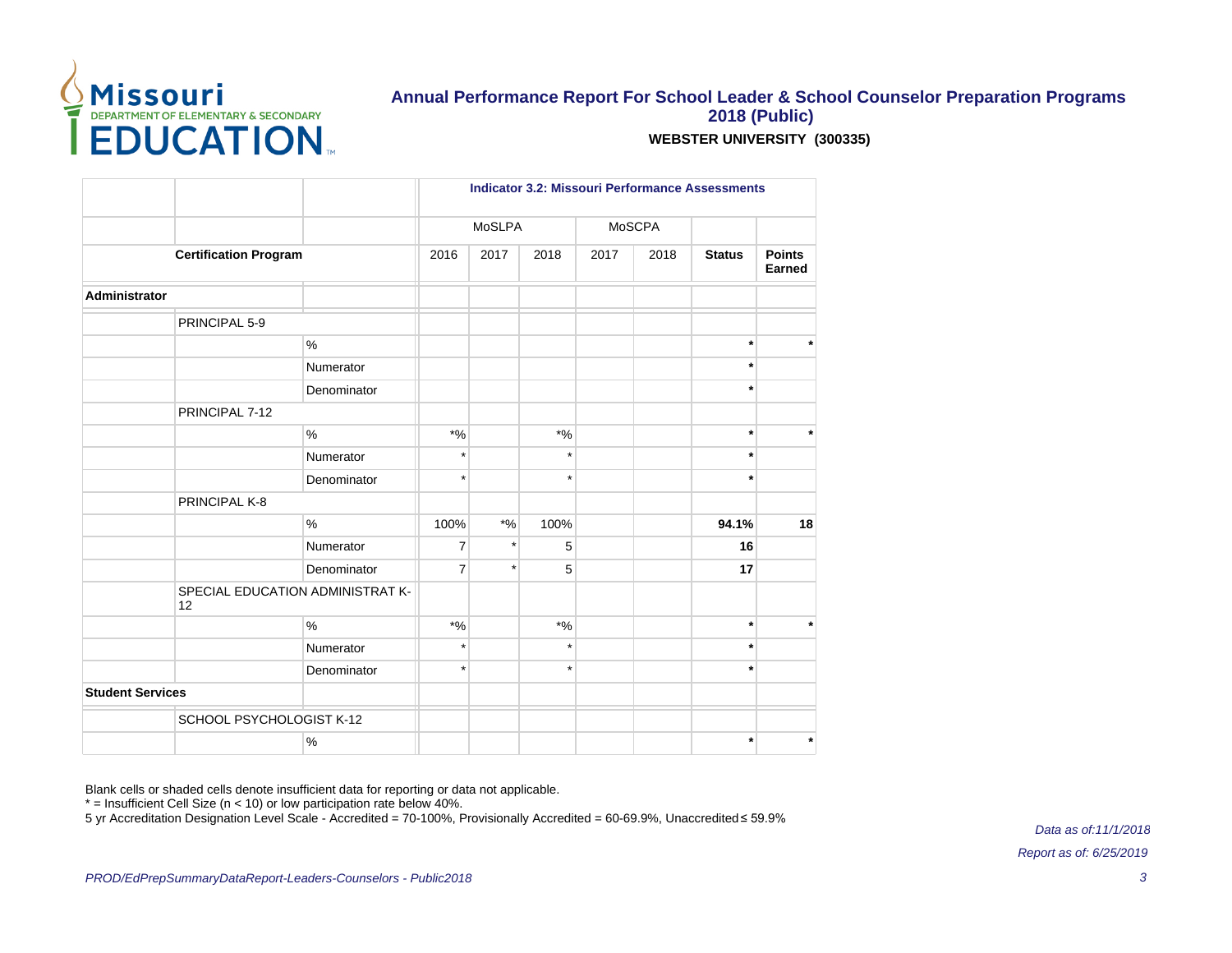

#### **Annual Performance Report For School Leader & School Counselor Preparation Programs 2018 (Public) WEBSTER UNIVERSITY (300335)**

|                              |             | <b>Indicator 3.2: Missouri Performance Assessments</b> |        |      |      |               |               |                         |  |  |  |  |  |
|------------------------------|-------------|--------------------------------------------------------|--------|------|------|---------------|---------------|-------------------------|--|--|--|--|--|
|                              |             |                                                        | MoSLPA |      |      | <b>MoSCPA</b> |               |                         |  |  |  |  |  |
| <b>Certification Program</b> |             |                                                        | 2017   | 2018 | 2017 | 2018          | <b>Status</b> | <b>Points</b><br>Earned |  |  |  |  |  |
|                              | Numerator   |                                                        |        |      |      |               | $\star$       |                         |  |  |  |  |  |
|                              | Denominator |                                                        |        |      |      |               | $\star$       |                         |  |  |  |  |  |

Blank cells or shaded cells denote insufficient data for reporting or data not applicable.

 $*$  = Insufficient Cell Size (n < 10) or low participation rate below 40%.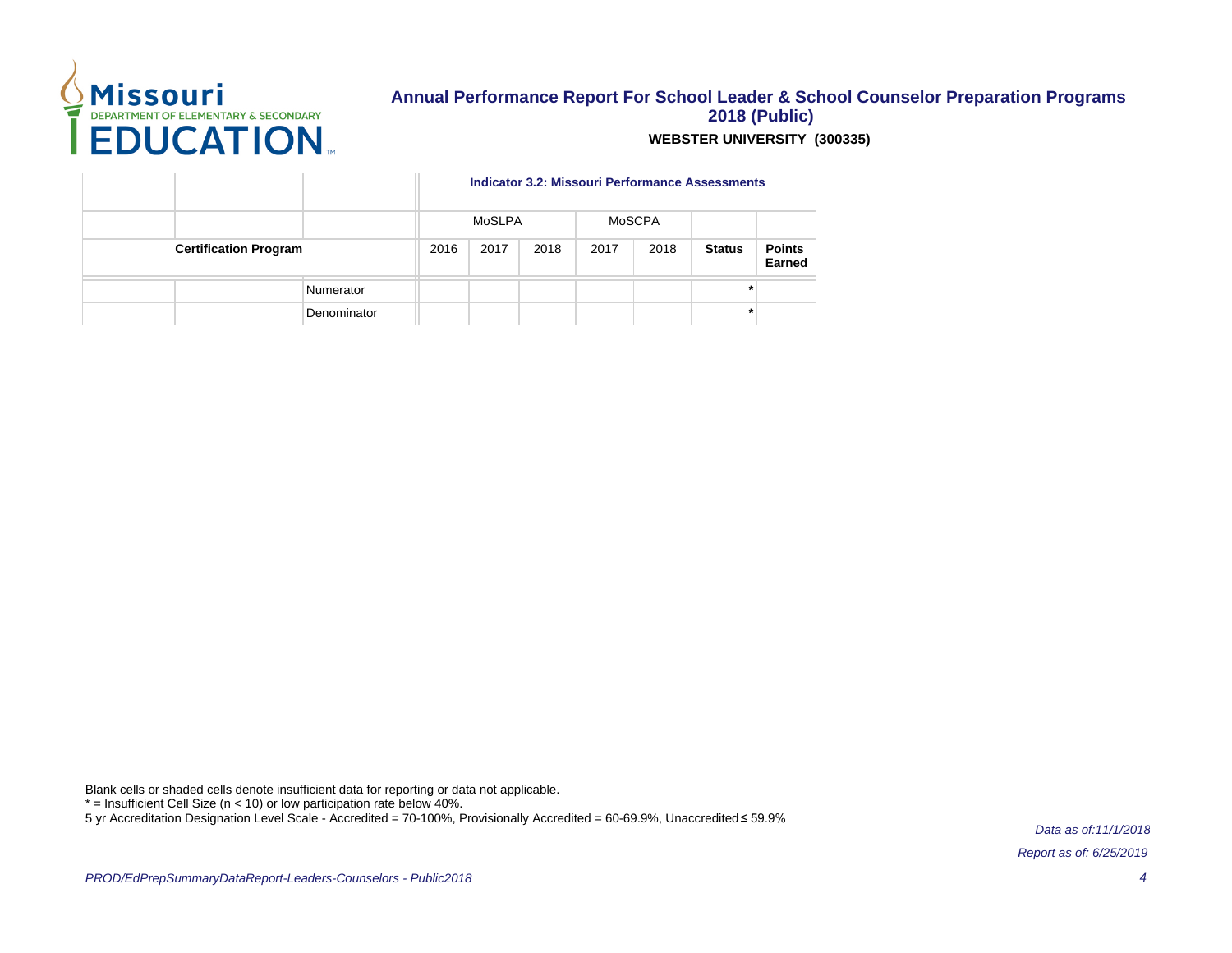

## **Annual Performance Report For School Leader & School Counselor Preparation Programs 2018 (Public)**

**WEBSTER UNIVERSITY (300335)**

|                              |                                        |                    | <b>Indicator 4.1: 1st Year Survey</b><br>- Evaluation<br>of Program by First Year<br><b>Response</b><br>5 yr Totals |                         |  |                       | <b>Indicator 4.2: 1st Year Survey</b><br>- Evaluation<br>of Program by Supervisor<br><b>5 yr Totals</b> |  | <b>Indicator 4.3: 1st Year Survey</b><br>- Evaluation<br>of First Year Educator by<br><b>Supervisor</b><br>5 yr Totals |                         |  |  |
|------------------------------|----------------------------------------|--------------------|---------------------------------------------------------------------------------------------------------------------|-------------------------|--|-----------------------|---------------------------------------------------------------------------------------------------------|--|------------------------------------------------------------------------------------------------------------------------|-------------------------|--|--|
| <b>Certification Program</b> |                                        |                    | Principals Counselors                                                                                               | <b>Points</b><br>Earned |  | Principals Counselors | <b>Points</b><br><b>Earned</b>                                                                          |  | Principals Counselors                                                                                                  | <b>Points</b><br>Earned |  |  |
| Administrator                |                                        |                    |                                                                                                                     |                         |  |                       |                                                                                                         |  |                                                                                                                        |                         |  |  |
|                              | PRINCIPAL 5-9                          |                    |                                                                                                                     |                         |  |                       |                                                                                                         |  |                                                                                                                        |                         |  |  |
|                              |                                        | $\%$               |                                                                                                                     |                         |  |                       |                                                                                                         |  |                                                                                                                        |                         |  |  |
|                              |                                        | Numerator          |                                                                                                                     |                         |  |                       |                                                                                                         |  |                                                                                                                        |                         |  |  |
|                              |                                        | Denominator        |                                                                                                                     |                         |  |                       |                                                                                                         |  |                                                                                                                        |                         |  |  |
|                              |                                        | Participation Rate |                                                                                                                     |                         |  |                       |                                                                                                         |  |                                                                                                                        |                         |  |  |
|                              | PRINCIPAL 7-12                         |                    |                                                                                                                     |                         |  |                       |                                                                                                         |  |                                                                                                                        |                         |  |  |
|                              |                                        | $\%$               |                                                                                                                     |                         |  |                       |                                                                                                         |  |                                                                                                                        |                         |  |  |
|                              |                                        | Numerator          |                                                                                                                     |                         |  |                       |                                                                                                         |  |                                                                                                                        |                         |  |  |
|                              |                                        | Denominator        |                                                                                                                     |                         |  |                       |                                                                                                         |  |                                                                                                                        |                         |  |  |
|                              |                                        | Participation Rate | 0.0%                                                                                                                |                         |  | 0.0%                  |                                                                                                         |  | 0.0%                                                                                                                   |                         |  |  |
|                              | PRINCIPAL K-8                          |                    |                                                                                                                     |                         |  |                       |                                                                                                         |  |                                                                                                                        |                         |  |  |
|                              |                                        | $\%$               |                                                                                                                     |                         |  |                       |                                                                                                         |  |                                                                                                                        |                         |  |  |
|                              |                                        | Numerator          |                                                                                                                     |                         |  |                       |                                                                                                         |  |                                                                                                                        |                         |  |  |
|                              |                                        | Denominator        |                                                                                                                     |                         |  |                       |                                                                                                         |  |                                                                                                                        |                         |  |  |
|                              |                                        | Participation Rate | 0.0%                                                                                                                |                         |  | 0.0%                  |                                                                                                         |  | 0.0%                                                                                                                   |                         |  |  |
|                              | SPECIAL EDUCATION ADMINISTRAT K-<br>12 |                    |                                                                                                                     |                         |  |                       |                                                                                                         |  |                                                                                                                        |                         |  |  |
|                              |                                        | $\%$               |                                                                                                                     |                         |  |                       |                                                                                                         |  |                                                                                                                        |                         |  |  |
|                              |                                        | Numerator          |                                                                                                                     |                         |  |                       |                                                                                                         |  |                                                                                                                        |                         |  |  |
|                              |                                        | Denominator        |                                                                                                                     |                         |  |                       |                                                                                                         |  |                                                                                                                        |                         |  |  |

Blank cells or shaded cells denote insufficient data for reporting or data not applicable.

 $*$  = Insufficient Cell Size ( $n$  < 10) or low participation rate below 40%.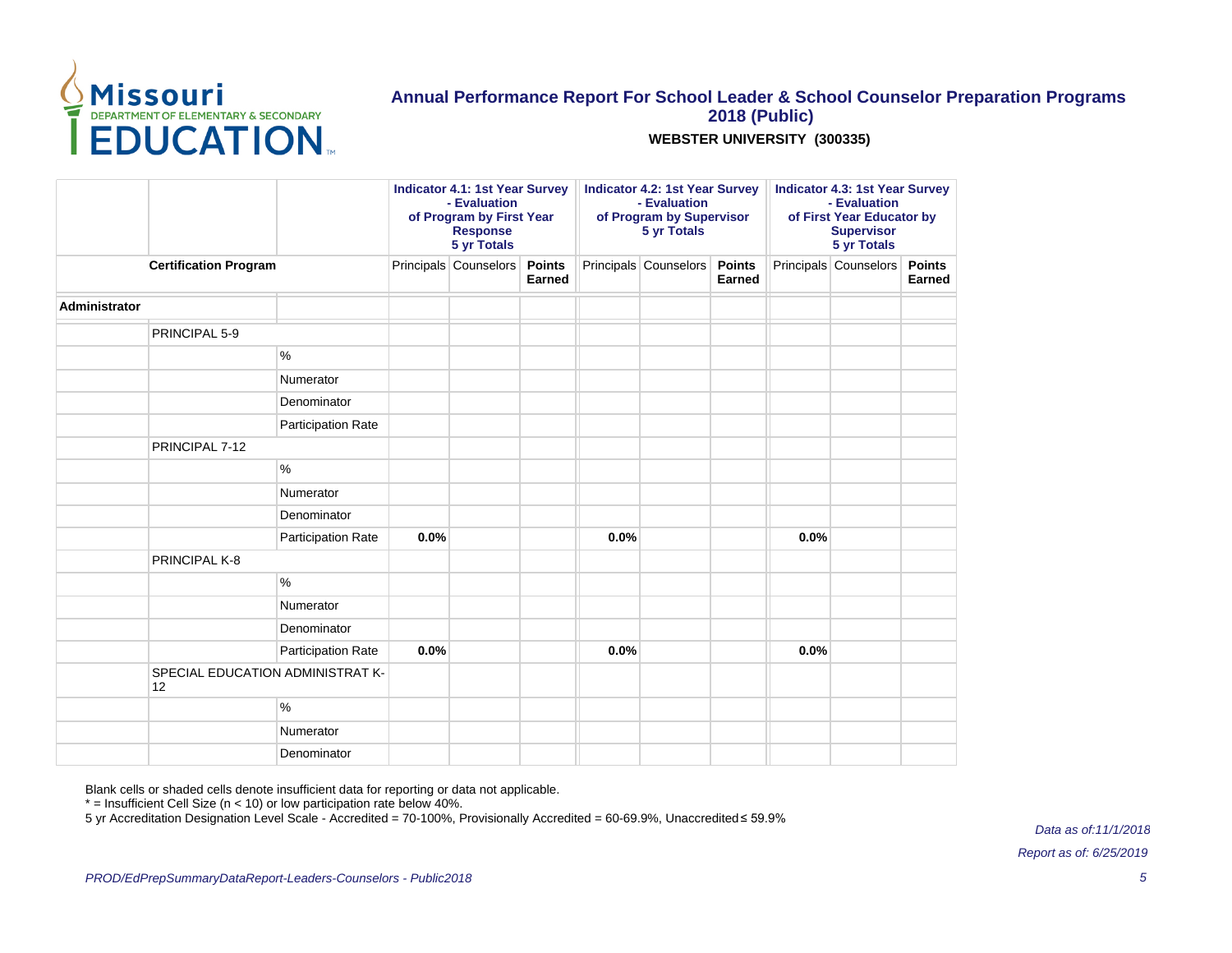

## **Annual Performance Report For School Leader & School Counselor Preparation Programs 2018 (Public)**

**WEBSTER UNIVERSITY (300335)**

|                              |                          |                           | <b>Indicator 4.1: 1st Year Survey</b><br>- Evaluation<br>of Program by First Year<br><b>Response</b><br>5 yr Totals |                       | <b>Indicator 4.2: 1st Year Survey</b><br>- Evaluation<br>of Program by Supervisor<br>5 yr Totals |  | <b>Indicator 4.3: 1st Year Survey</b><br>- Evaluation<br>of First Year Educator by<br><b>Supervisor</b><br>5 yr Totals |                         |  |  |
|------------------------------|--------------------------|---------------------------|---------------------------------------------------------------------------------------------------------------------|-----------------------|--------------------------------------------------------------------------------------------------|--|------------------------------------------------------------------------------------------------------------------------|-------------------------|--|--|
| <b>Certification Program</b> |                          | Principals Counselors     | <b>Points</b><br>Earned                                                                                             | Principals Counselors | <b>Points</b><br>Earned                                                                          |  | Principals Counselors                                                                                                  | <b>Points</b><br>Earned |  |  |
|                              |                          | Participation Rate        |                                                                                                                     |                       |                                                                                                  |  |                                                                                                                        |                         |  |  |
|                              | <b>Student Services</b>  |                           |                                                                                                                     |                       |                                                                                                  |  |                                                                                                                        |                         |  |  |
|                              | SCHOOL PSYCHOLOGIST K-12 |                           |                                                                                                                     |                       |                                                                                                  |  |                                                                                                                        |                         |  |  |
|                              |                          | %                         |                                                                                                                     |                       |                                                                                                  |  |                                                                                                                        |                         |  |  |
|                              |                          | Numerator                 |                                                                                                                     |                       |                                                                                                  |  |                                                                                                                        |                         |  |  |
|                              |                          | Denominator               |                                                                                                                     |                       |                                                                                                  |  |                                                                                                                        |                         |  |  |
|                              |                          | <b>Participation Rate</b> |                                                                                                                     |                       |                                                                                                  |  |                                                                                                                        |                         |  |  |

Blank cells or shaded cells denote insufficient data for reporting or data not applicable.

 $*$  = Insufficient Cell Size (n < 10) or low participation rate below 40%.

5 yr Accreditation Designation Level Scale - Accredited = 70-100%, Provisionally Accredited = 60-69.9%, Unaccredited ≤ 59.9%

Data as of:11/1/2018 Report as of: 6/25/2019